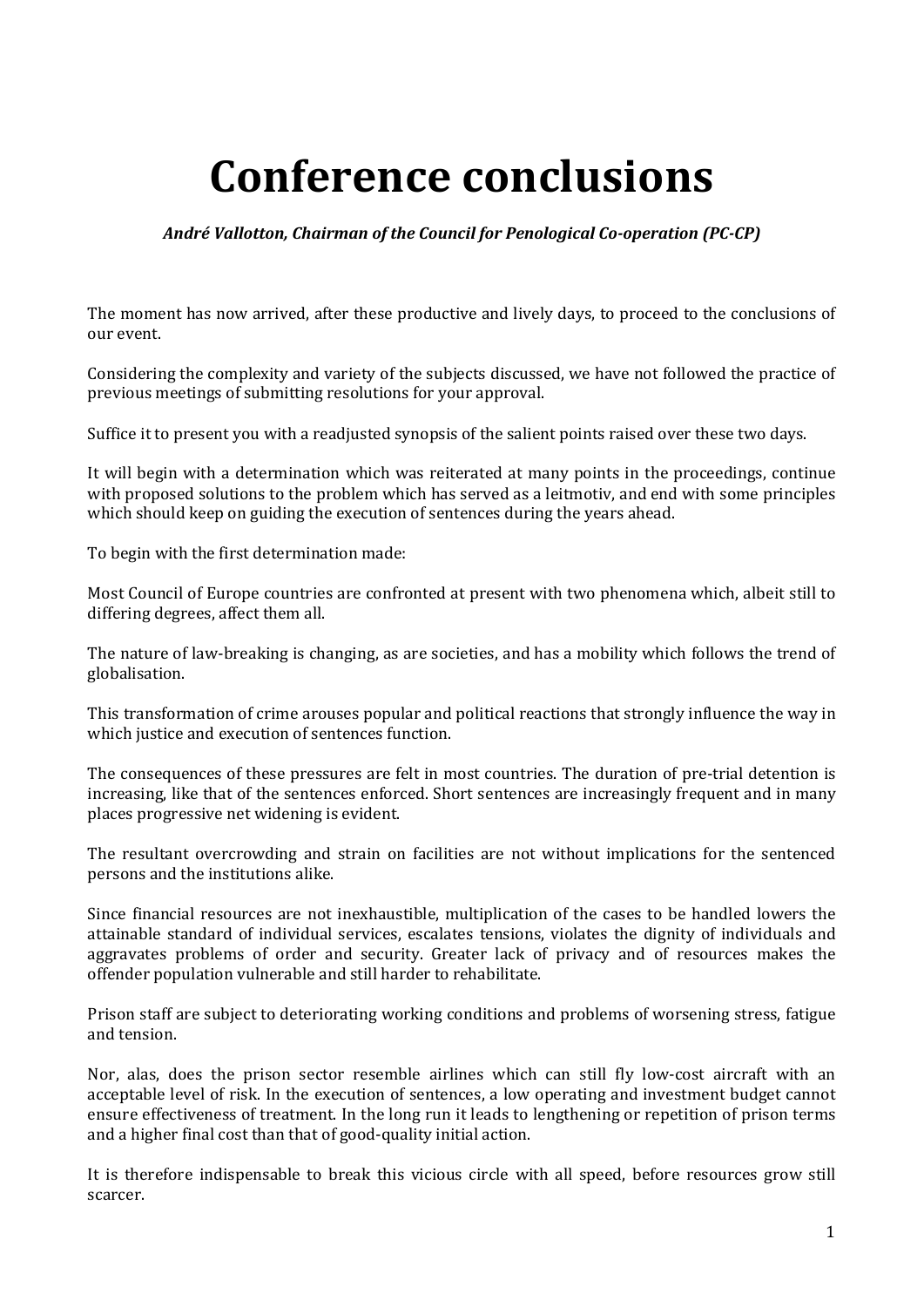With regard to offending by foreigners, one of the causes of this problem, the previous year's conference showed that the resolution of the difficulties went beyond the prison sector alone. Transfer to the country of origin remains minimal, and the deterrent or educative effect of the penalties does not permit regulation of migration problems. Other principles of management should thus be applied.

In the other sectors, however, changes in experimental practices or their generalisation may have far from insignificant effects, in the same way as the adoption of new principles for determining and enforcing sentences.

Firstly, a reduction of reoffending, hence a shortening of terms of imprisonment, is possible through a number of adjustments to prison regimes. Normalisation of prison life, individual career empowerment and personalisation of the execution of the sentence are promising vectors of change.

The transition from a prisoner who is an object to one who is a subject, master of his fate and acting in a context of personal development accelerated by supports to change in himself, is the new fulcrum of prison treatment.

It is no longer just a matter of correcting, working on weaknesses and turning them into strengths, but of helping the sentenced person discover and choose new goals in life and find favourable conditions of inclusion, and giving him the possibility of acquiring the skills and the proficiencies with tools that will enable him to achieve his new goals. Concurrently, he needs mentoring during his attempts, setbacks and successes on the path towards renunciation of crime, the "*desisting*" dear to Farral or Mc Neill, and towards the adoption of a new lifestyle.

In terms of tools and proficiencies, he is not to be provided, as too often happens, with last-century tools, but with more modern knowledge and skills which will enable him to make a success of his integration.

The computing programme available at Beveren is exemplary in that regard. It is in keeping with the needs and practices of the new generations and can constitute a most useful instrument of training and normalisation.

The architecture of this new prison, according to the Director General, forms only an intermediate stage on the way to a prison on the pattern of detached housing, the prison village which will express the full normalisation of prison life which he wants. The next generation of Belgian prisons should achieve this aim.

But change in prison regimes will not suffice.

The countries which have achieved a spectacular reduction of their prison population have all done so thanks to a new correctional policy.

Only decriminalisation of certain types of behaviour, curtailment of certain penalties and use of community sanctions have made tangible results possible for them:

- Many minor disputes can indeed be resolved without the help of justice. Mediation or redress achieve this without difficulty.
- Lengthening of custodial penalties does not constitute an added factor of security or deterrence, by contrast to certainty of the criminal justice response, whose importance has been emphasised by others besides the magistrates present.
- And consequently, confinement should be reserved for persons posing serious risks to the community.